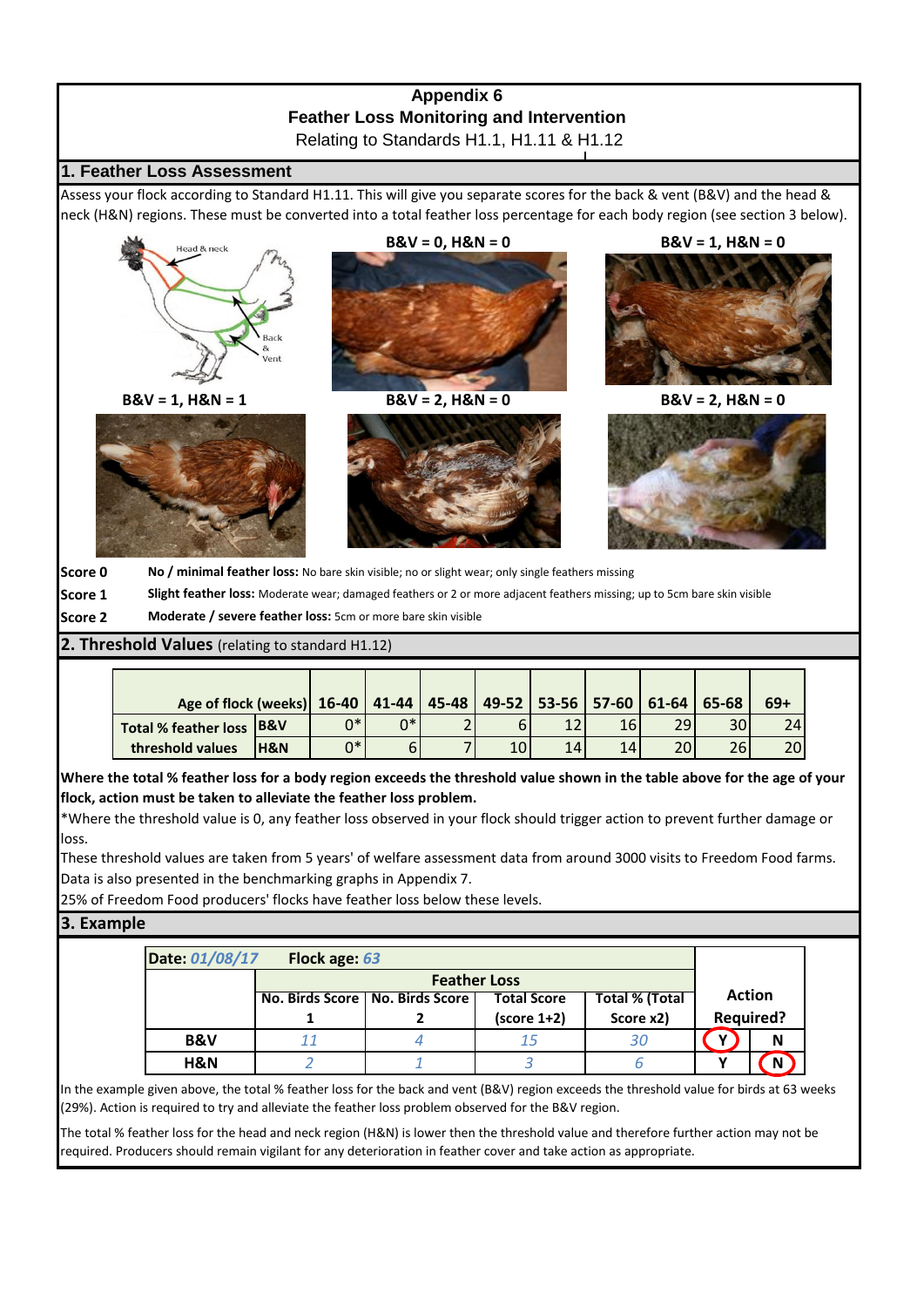# **4. Actions to Alleviate Feather Loss**

**A wide range of strategies can be employed to reduce the risk of injurious pecking. Research suggests that increasing the number of intervention strategies used on farm reduces the risk of injurious pecking further. It is therefore recommended that as many strategies to reduce the risk of injurious pecking should be included in each flock's action plan as possible. These include, but are not exclusive to:**

## **Litter quality and availability:**

**Capped** or wet litter and insufficient dust bathing and foraging opportunities are strongly associated with increased risk of injurious pecking. Wet litter can increase the risk of disease incidence. Litter should be carefully managed and stocking densities should be considered to ensure sufficient dust bathing and foraging opportunities and good litter maintenance.

## **Environmental enrichment:**

Providing a variety of enrichment items encourages greater bird activity to help reduce or avoid injurious pecking. Items such as brassicas (e.g. cabbage, cauliflower, sprouts and broccoli), alfalfa blocks, suspended haynets filled with suitable foraging materials and straw bales can be effective. Monitoring bird use of enrichment items can help to identify any underutilised items, which should be replaced with alternatives.

## **Matching rear and lay:**

**Matched** conditions at rear and lay can reduce the stress associated with transfer. Liaise with your rearer to match as much as possible the conditions in the rearing and laying sheds, including: lighting programmes and illuminance (lighting) levels, drinker and feeder type, feed timings and composition, litter type, enrichment provisions and type and positions of slats and perches.

## **Ranging & range management:**

Improved ranging is associated with reduced injurious pecking and feather loss. A well designed and well managed range will encourage ranging and prevent build up of parasites and disease, which can increase the risk of injurious pecking.

### **Lighting:**

Lighting type or source, illuminance (light level), and schedule are all important. Fluorescent lights deteriorate with age and can flicker even at high frequencies, which can be a significant stressor. Shafts of light, dark areas and large contrasts in light levels should be avoided. Consider inviting a lighting consultant to advise on the best lighting for your house.

### **Diet and feeding:**

Feed form, number of feed runs per day and diet changes can all have an effect on injurious pecking. Feed mash rather than pellets, limit diet **changes** as far as possible and reduce the impact of changes by mixing the new feed with existing feed at changes. Addition of fibre to the diet has been linked to reduced injurious pecking.

### **Health:**

**Hens** with health problems are more likely to experience stress and are at an increased risk of injurious pecking; carefully consider vaccination programmes based on your farm situation and geographic poultry density, improve bio-security protocols and ensure effective cleaning out between flocks.

### **Indoor climate:**

Sudden changes in temperature, humidity and air quality in the house can trigger stress and injurious pecking. High levels of ammonia can make hens more susceptible to certain illnesses. Ensure good ventilation and monitoring programmes. Verandas can help to maintain indoor conditions in free-range systems.

### **Human animal relationship:**

More fearful flocks are more likely to experience injurious pecking; get birds used to low levels of disturbance by frequent walking of the sheds with varied routines.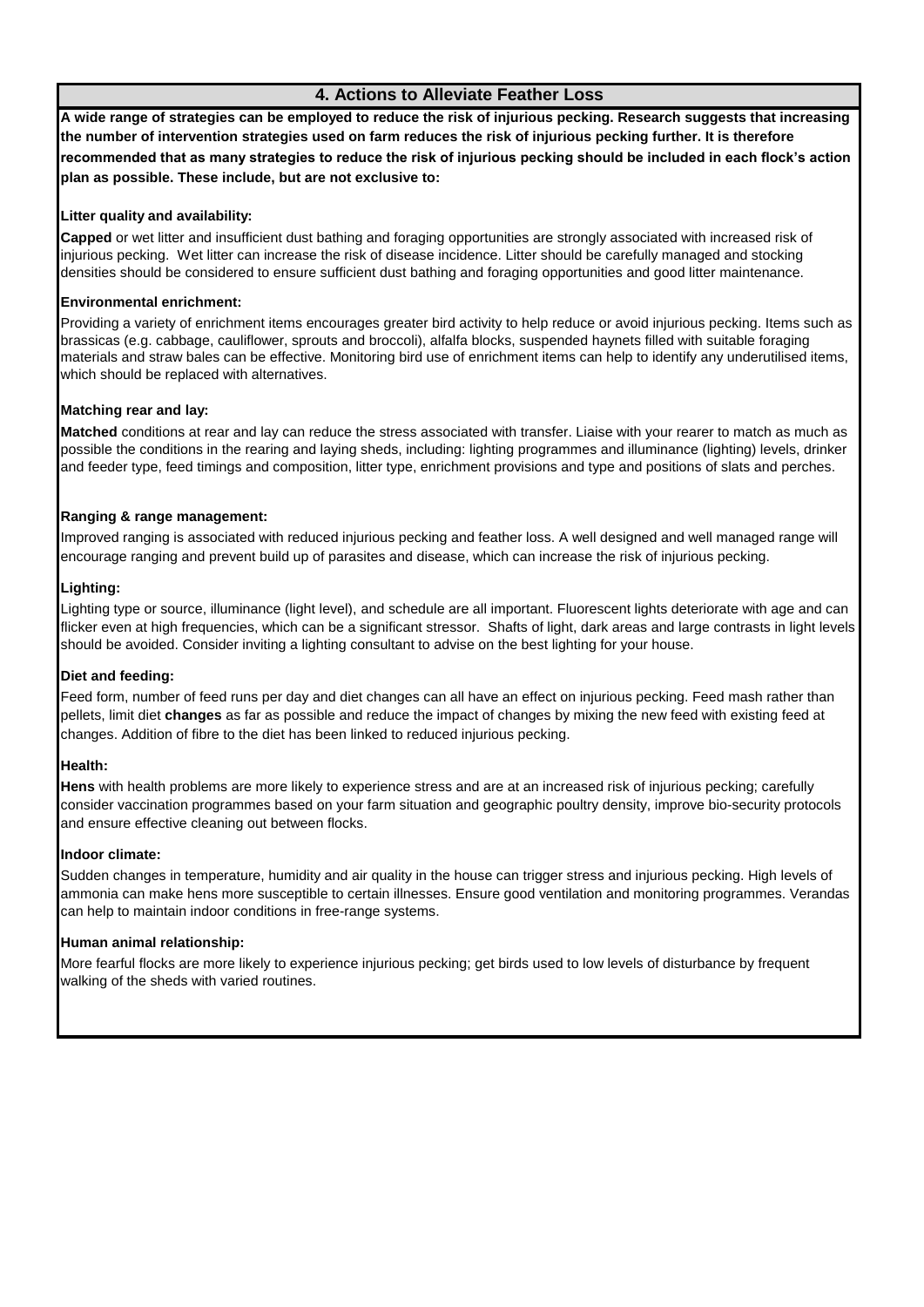| 5. Feather loss monitoring and intervention record sheet                              |  |  |  |  |  |  |  |  |  |
|---------------------------------------------------------------------------------------|--|--|--|--|--|--|--|--|--|
| Possible causes of feather loss; Details of intervention / Reason for no intervention |  |  |  |  |  |  |  |  |  |
|                                                                                       |  |  |  |  |  |  |  |  |  |
|                                                                                       |  |  |  |  |  |  |  |  |  |
|                                                                                       |  |  |  |  |  |  |  |  |  |
|                                                                                       |  |  |  |  |  |  |  |  |  |
|                                                                                       |  |  |  |  |  |  |  |  |  |
|                                                                                       |  |  |  |  |  |  |  |  |  |
|                                                                                       |  |  |  |  |  |  |  |  |  |
|                                                                                       |  |  |  |  |  |  |  |  |  |
|                                                                                       |  |  |  |  |  |  |  |  |  |
|                                                                                       |  |  |  |  |  |  |  |  |  |
|                                                                                       |  |  |  |  |  |  |  |  |  |
|                                                                                       |  |  |  |  |  |  |  |  |  |
|                                                                                       |  |  |  |  |  |  |  |  |  |
|                                                                                       |  |  |  |  |  |  |  |  |  |
|                                                                                       |  |  |  |  |  |  |  |  |  |
|                                                                                       |  |  |  |  |  |  |  |  |  |
|                                                                                       |  |  |  |  |  |  |  |  |  |
|                                                                                       |  |  |  |  |  |  |  |  |  |
|                                                                                       |  |  |  |  |  |  |  |  |  |
|                                                                                       |  |  |  |  |  |  |  |  |  |
|                                                                                       |  |  |  |  |  |  |  |  |  |
|                                                                                       |  |  |  |  |  |  |  |  |  |
|                                                                                       |  |  |  |  |  |  |  |  |  |
|                                                                                       |  |  |  |  |  |  |  |  |  |
|                                                                                       |  |  |  |  |  |  |  |  |  |
|                                                                                       |  |  |  |  |  |  |  |  |  |
|                                                                                       |  |  |  |  |  |  |  |  |  |
|                                                                                       |  |  |  |  |  |  |  |  |  |
|                                                                                       |  |  |  |  |  |  |  |  |  |
|                                                                                       |  |  |  |  |  |  |  |  |  |
|                                                                                       |  |  |  |  |  |  |  |  |  |
|                                                                                       |  |  |  |  |  |  |  |  |  |
|                                                                                       |  |  |  |  |  |  |  |  |  |
|                                                                                       |  |  |  |  |  |  |  |  |  |
|                                                                                       |  |  |  |  |  |  |  |  |  |
|                                                                                       |  |  |  |  |  |  |  |  |  |
|                                                                                       |  |  |  |  |  |  |  |  |  |
|                                                                                       |  |  |  |  |  |  |  |  |  |
|                                                                                       |  |  |  |  |  |  |  |  |  |
|                                                                                       |  |  |  |  |  |  |  |  |  |